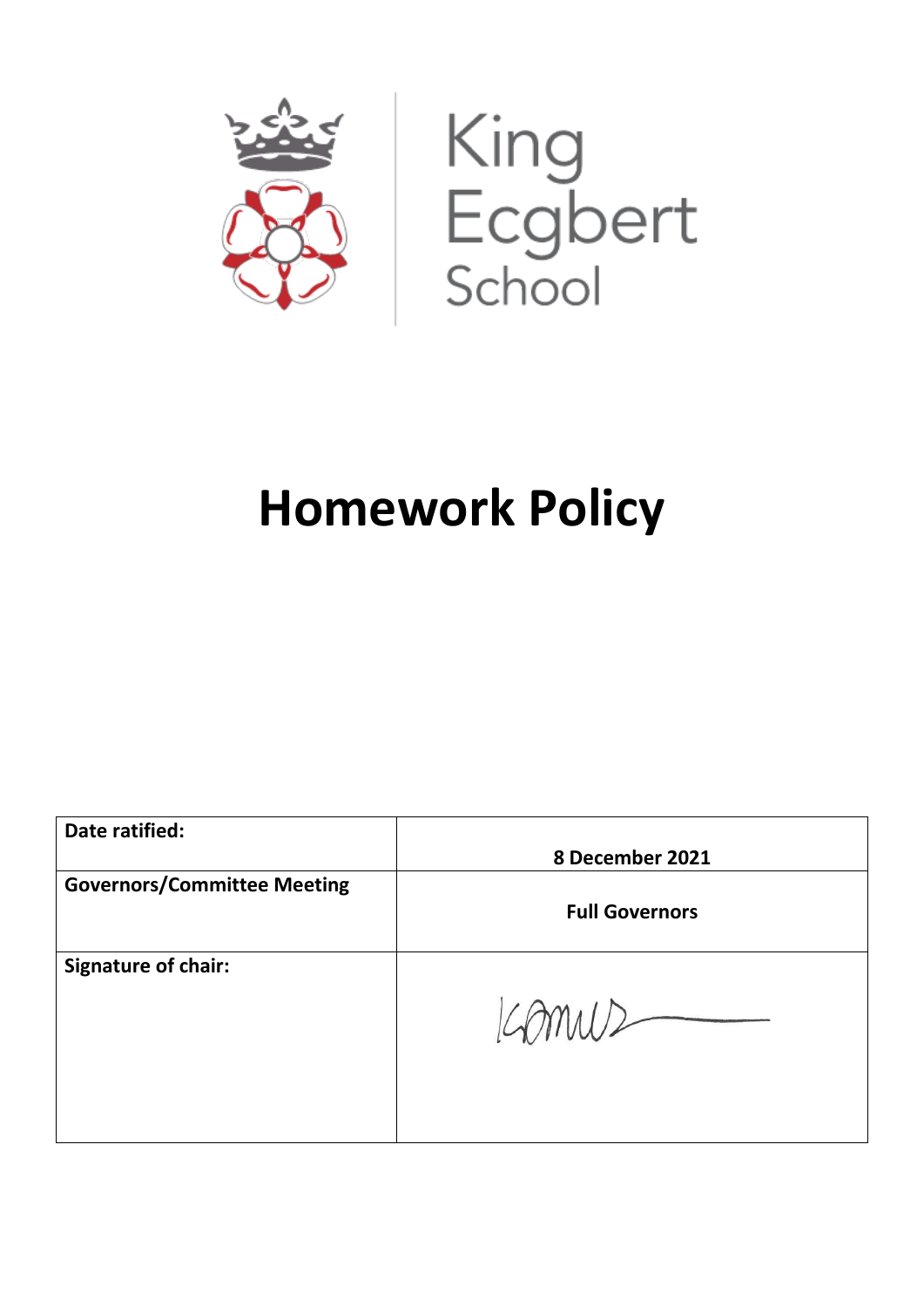# **Homework Policy**

## **What does the research show:**

Research shows homework is most effective when it is:

- Planned and focused (within the curriculum sequence)
- Routinely set
- Not used as a punishment or penalty
- Has specific and timely feedback
- Purpose clearly communicated to the students
- **Meaningful**

When homework is set to a high standard, accessible to all learners, and has the purpose clearly communicated to the learners, it can have the impact of five months' additional progress.

At KES we also recognise children need time to be quiet, to read, to play and imagine. Therefore, we will only set **valuable** homework assignments which allow all students to progress with their learning, and not set homework for the sake of it.

### **Purpose of homework at KES:**

- Support student progress.
- Allow students to retrieve previous knowledge learnt from class to enhance their long-term memory.
- Allow students to embed and apply key knowledge/skills through independent practice.
- At KS5 **only,** flipped learning may be used to pre-learn knowledge required for following lessons.

### **Homework Tasks**

- Most homework tasks will focus on strategies to help students with the retrieval of previously taught content. This may include (but is not exclusive to):
	- o Quizzes
	- o Past exam questions
	- o Vocabulary exercises. E.g. Spelling tests, definitions etc.
	- o Revision techniques such as flash cards and mind maps.
- Some homework tasks will focus on application of knowledge through independent practice.
- Where possible homework will be set using technology to reduce the need for multiple sheets. This may include programs such as (but is not exclusive to):
	- o Microsoft Teams
	- o Microsoft Forms
	- o Educake
	- o Hegarty maths
- All homework tasks will be structured in a manner where the student does **not** require an expert to be present in the room to complete successfully. This should ensure **all** our learners can access their learning away from the classroom. This may be achieved through any of the following:
	- $\circ$  Clear instructions provided in class, alongside the purpose of the homework being set.
	- o Choice of activity (if appropriate)
	- o Clear scaffolding provided within the assignment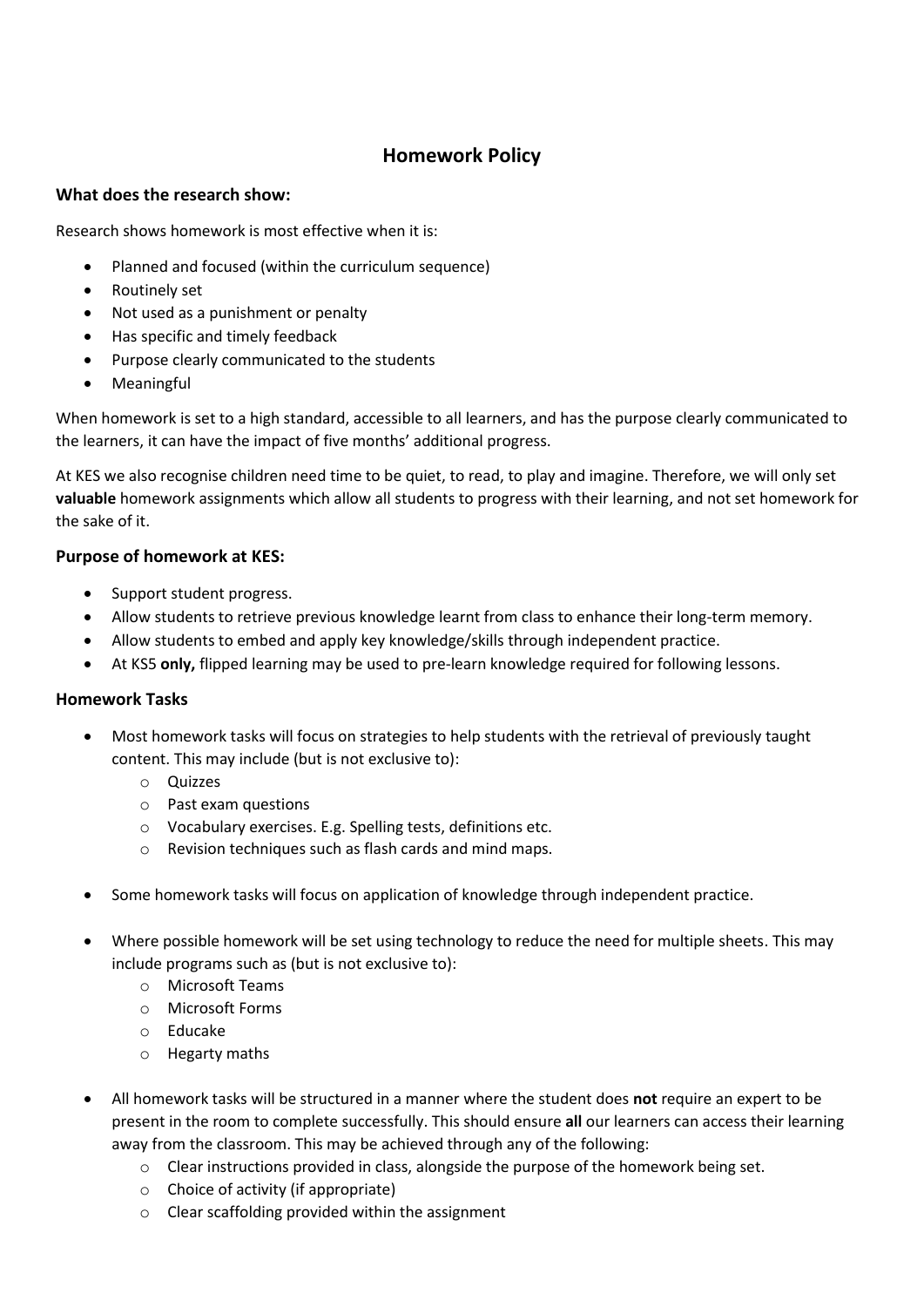- $\circ$  Support students with starting the homework in class, before completing at home (where appropriate)
- At KS4 and beyond, homework tasks will also include coursework, controlled assessment preparation and exam practice.

#### **Setting of homework**

- If possible, homework will be handed out at the start of a lesson with the purpose clearly explained, or with enough time at the end for students to fully understand the task being set.
- All homework tasks must be set on EduLink with clear step by step instructions.
- The regularity of the homework being set will be determined by the subject, as appropriate to their curriculum. This ensures all homework being set remains purposeful.
- There will be no overnight deadlines.
- Homework will not be set to be completed over the school holidays.
- Homework must not be set on the Friday for a Monday deadline.
- At KS3, each homework task must not be required to have more than **20 minutes** spent on it.
- At KS4, each homework task must not be required to have more than **30 minutes** spent on it.
- At KS5, students are expected to study 5 hours independently per subject across the week.

### **Homework feedback**

Feedback will be provided on all homework which allows all learners to make progress and for staff to identify areas of need, which they will the respond to.

This may be whole class feedback after teacher, peer or self-assessment. Increasingly. This may include discussions in class, oral and/or written comment from the teacher and increasingly immediate automated individual feedback.

Teachers are also asked to assess commitment to homework at specific data entry points throughout the year.

#### **Homework monitoring**

Teachers are responsible for the monitoring of the quality and lateness of homework in the first instance.

Heads of Department take overall responsibility for ensuring that homework is set in their subject according to their subject statements.

Heads of year will also monitor homework data at the end of each half term to become aware of any students struggling to regularly submit homework across multiple subjects.

### **Homework support**

#### Stage One

- Teacher provides a verbal warning to bring a better piece by the next day (**does not record anything at this stage)**. If appropriate teacher can offer to support the learner with completing it.
- **Teacher to message parent via EduLink or phone call** saying the student has a 24-hour extension and to enquire if there are any barriers/valid reasons for having not completed on time.